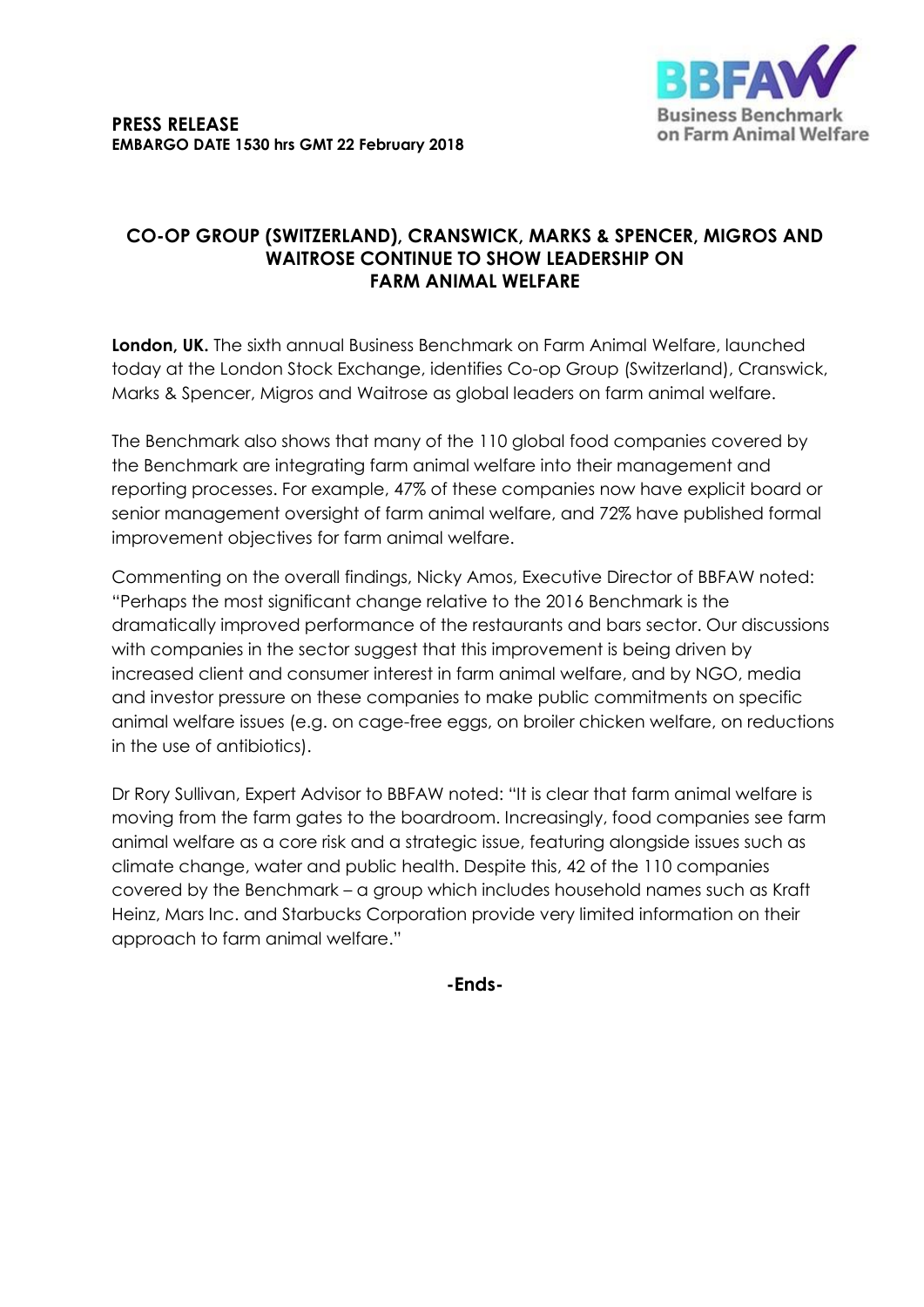## Notes to Editors

- 1. The Business Benchmark on Farm Animal Welfare (BBFAW) is the globally recognised investor framework for assessing the quality of companies' practices, processes and performance on farm animal welfare.
- 2. The Business Benchmark on Farm Animal Welfare was founded in 2012 by leading animal welfare organisations, Compassion in World Farming and World Animal Protection. In 2014, Coller Capital joined the BBFAW as an additional partner.
- 3. BBFAW provides an annual, objective, independent assessment of farm animal welfare management, policy commitment, performance and disclosure in food companies. It enables investors, companies, NGOs and other stakeholders to understand corporate practice and performance on farm animal welfare. More information on the programme can be found at [www.bbfaw.com](http://www.bbfaw.com/)
- 4. Through the annual benchmark, extensive engagement programmes with investors and with companies, and the production of guidance and other materials for companies and investors, BBFAW aims to drive higher farm animal welfare standards in the world's leading food businesses.
- 5. The 2017 Benchmark covers 110 companies across 18 countries. The companies represent three primary food business sectors: (a) food retailers and wholesalers; (b) restaurants and bars (a category that includes many of the food service providers), and (c) food producers and manufacturers. The list includes listed and non-listed companies (private companies, partnerships and cooperatives).
- 6. Companies were measured on their approach to managing farm animal welfare in four areas: (1) Management Commitment and Policy, (2) Governance and Policy Implementation, (3) Leadership and Innovation, and (4) Performance Reporting and Impact. The assessments were based on information published by companies on the date of their assessments. All companies were assessed during the period from 1st August to 15 October 2017.
- 7. The company-by-company results are presented in Attachment 1 to this release.
- 8. The average score across all companies in the 2017 Benchmark was 37%, compared to 34% in 2016 and 26% in 2012. The average scores by sub-sector are broadly similar, with retailers and wholesalers scoring 37%, producers and manufacturers scoring 38% and restaurants and bars scoring 34%.
- 9. Cranswick, Coop Group (Switzerland), Marks & Spencer, Migros and Waitrose retain their Tier 1 position. In Tier 2 for the second year running are BRF, Cargill, The Co-operative Food (UK), Greggs, Tesco, Unilever and McDonald's. Danish Crown, J Sainsbury, and JBS join the Tier for the first time, climbing one place from Tier 3, and US-based Perdue Farms joins the Tier as a new company to the BBFAW in 2017. Noble Foods also appears in Tier 2 having dropped moved down from Tier 1.
- 10. In the 2017 Benchmark, 26 companies have moved up at least one tier on BBFAW's six tier assessment framework. These companies include Domino's Pizza Company and JD Wetherspoon, who have both moved up three tiers, and Casino, Elior and ICA Gruppen who have moved up two tiers. Other companies that have improved their performance include: Compass Group, J Sainsbury, Kraft Heinz, REWE Group and Whitbread.
- 11. In the 2017 Benchmark, eight companies have dropped one tier. These are: Edeka Group, Ferrero, Mars Inc, New Hope Group, Noble Foods, Subway, Sysco Corporation and Wendy's Corporation.
- 12. In a recent BBFAW survey of the companies covered by the Benchmark, 78% of respondents identified customer and client interest as the most important influences on their approaches to farm animal welfare. The survey identified the other important drivers of action as media interest (49%), NGO pressure (46%) and investor pressure (46%). Respondents pointed to investor support for the Global Investor Statement on Farm Animal Welfare and investor participation in the Global Investor Collaboration on Farm Animal Welfare as tangible examples of investor interest in the issue of farm animal welfare, and as enabling them to understand investor expectations in this area.
- 13. For further information and images, please contact: [secretariat@bbfaw.com](mailto:secretariat@bbfaw.com)